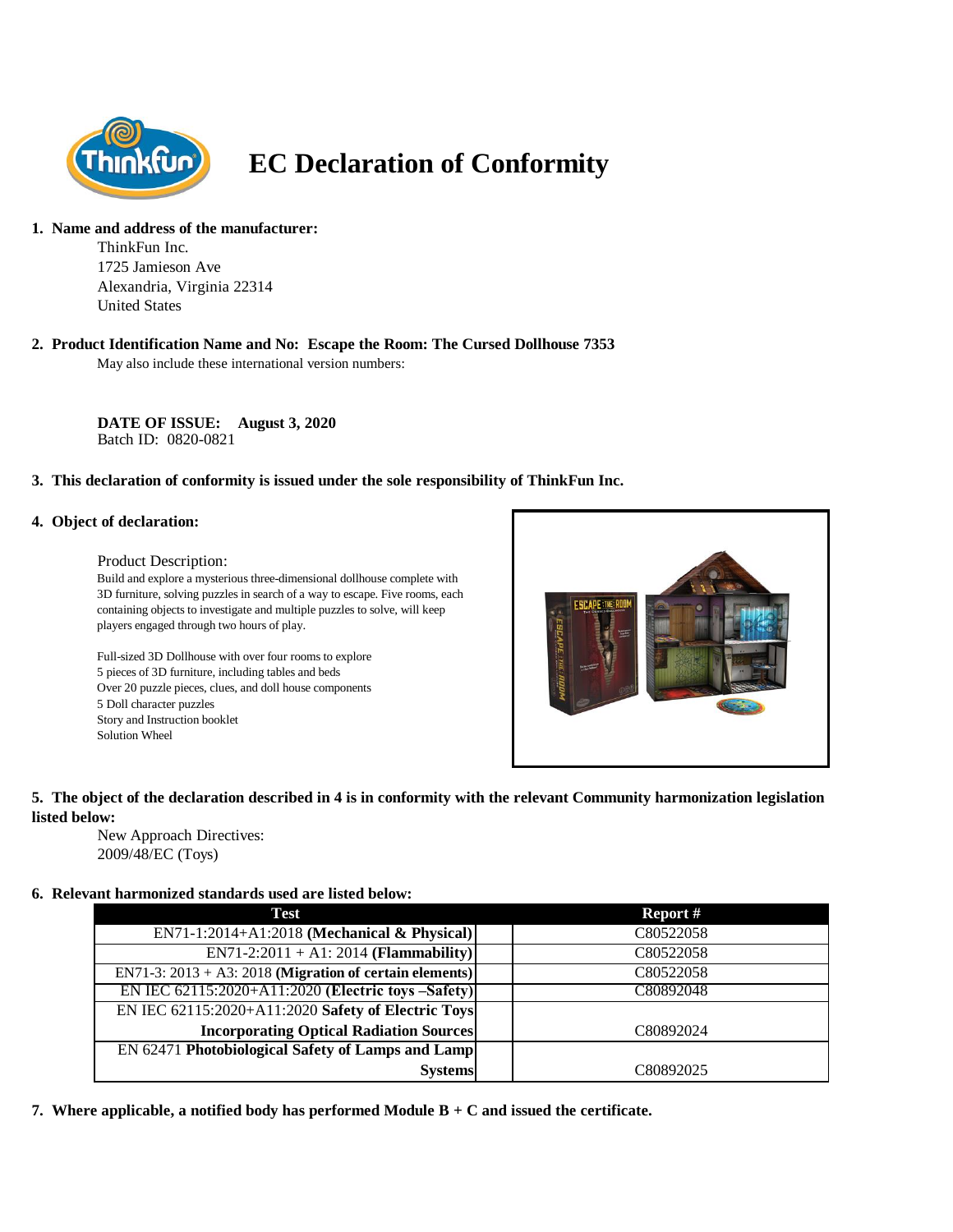# **8. Additional Information:**

The object of declaration is also in conformity with the following standards/regulations:

| <b>Test</b>                                             | Report #  |
|---------------------------------------------------------|-----------|
| REACH Annex XVII (Cadmium)                              | C80522058 |
| <b>REACH Annex XVII (Phthalates)</b>                    | C80522058 |
| <b>REACH Annex XVII (Azo Dyes)</b>                      | C80522058 |
| 94/62/EC (Heavy Metals Requirements on Packaging        |           |
| and Packaging Waste)                                    | C80522058 |
| <b>EMC</b>                                              | C80692076 |
| 2006/66/EC (Heavy Metals in Batteries)                  | C80522058 |
| <b>RoHS</b>                                             | C80522058 |
| Determination Of Polycyclic Aromatic Hydrocarbon [Point |           |
| 50 Of The Annex XVII Of The Regulation (EC) No.         |           |
| 1907/2006 (REACH) With Further Amendment                | C80522058 |
| Determination Of Pentachlorophenol [Point 22 Of The     |           |
| Annex XVII Of The Regulation (EC) No. 1907/2006         |           |
| (REACH) With Further Amendment]                         | C80522058 |
| Determination Of Pentachlorophenol[German Ordinance     |           |
| on Prohibition of Chemical (ChemVerbotsV) Attachment    |           |
| 15]                                                     | C80522058 |
| Determination Of Benzene Content [Point 5 Of The Annex  |           |
| XVII Of The Regulation (EC) No. 1907/2006 (REACH)       |           |
| And Further Amendment]                                  | C80522058 |
| Determination Of HBCDD As Per Client's Specification.   | C80522058 |
| Determination Of PBBs & PBDEs Content As Per Client's   |           |
| Specification [(EU) No. 757/2010 And (EU) No.2016/293   |           |
| Amending Regulation (EC) No 850/2004 On Persistent      | C80522058 |
| [Bedarfsgegenständeverordnung Annex 1 (to § 3)]         |           |
| Substances which may not be used in the manufacture or  |           |
| treatment of certain consumer goods]                    | C80522058 |
| Determination Of Flame Retardant Content [Point         |           |
| 4,7,8,44,45 Of The Annex XVII Of The Regulation (EC)    |           |
| No. 1907/2006 (REACH) With Further Amendment]           | C80522058 |
| Flame                                                   |           |
| Retardant (PBBs & PBDES) As Per Client's Specification  |           |
| w/ Reference to Chem. Verbots V                         |           |
| Regulation.                                             | C80522058 |
| Aniline referring to Regulation (EC) 1907/2006 (limit   |           |
| of 30mg/kg)                                             | C80522058 |
|                                                         |           |
| Content of lead according to Regulation (EC) 1907/2006  |           |
| Annex XVII                                              | C80522058 |
| Textiles - Color fastness to perspiration and optical   |           |
| brightners according to EN ISO 105-E04                  |           |
|                                                         | C80522058 |
| Textiles - color fastness to rubbing according to EN    |           |
| ISO 105-X12                                             | C80522058 |
| Allergizing and cancerogenic colorants according to     |           |
| directive 2009/48/EG and DIN 54231                      | C80522058 |